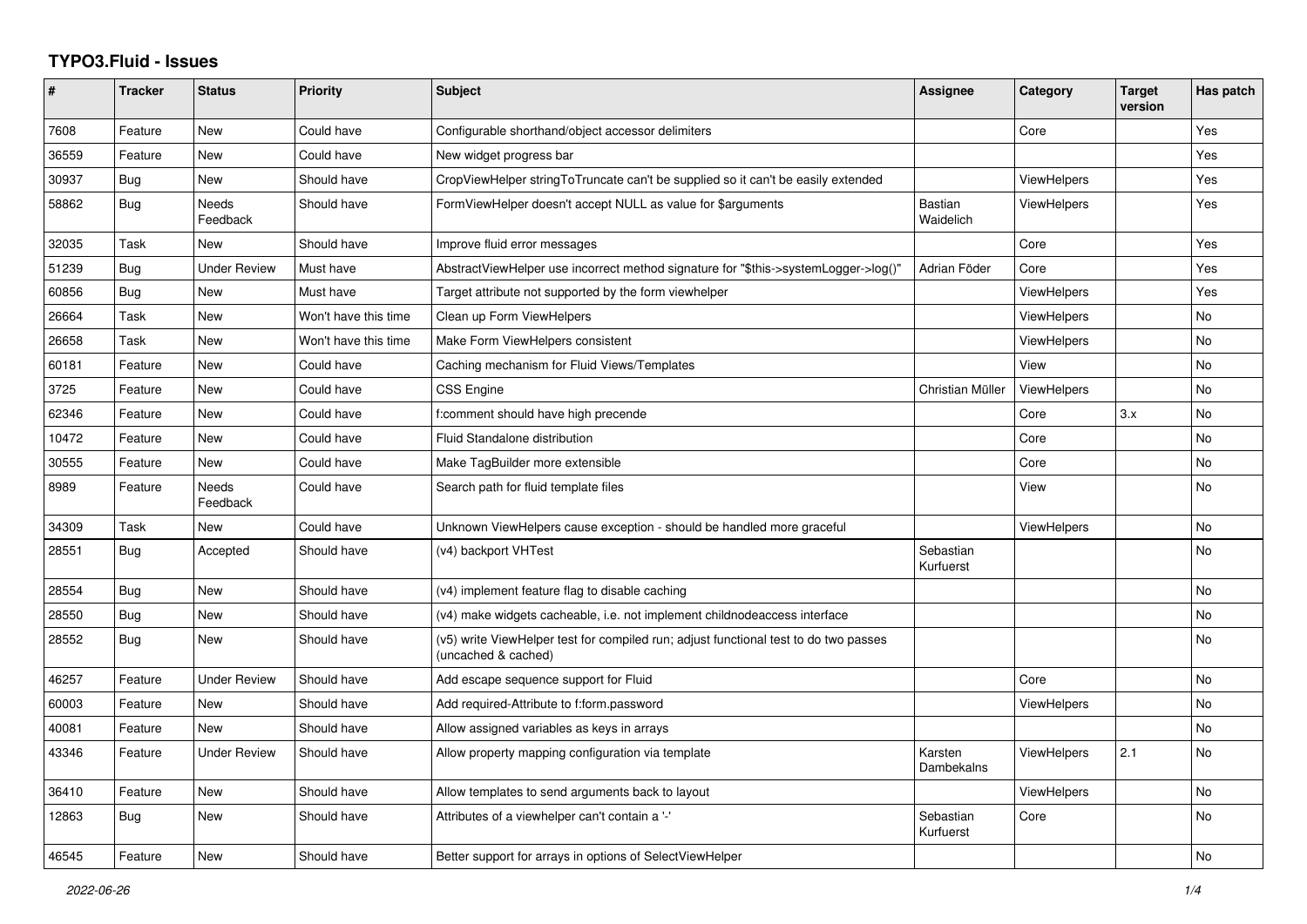| #     | <b>Tracker</b> | <b>Status</b>            | <b>Priority</b> | <b>Subject</b>                                                                                | <b>Assignee</b>             | Category           | <b>Target</b><br>version | Has patch |
|-------|----------------|--------------------------|-----------------|-----------------------------------------------------------------------------------------------|-----------------------------|--------------------|--------------------------|-----------|
| 3291  | Feature        | <b>Needs</b><br>Feedback | Should have     | Cacheable viewhelpers                                                                         |                             |                    |                          | <b>No</b> |
| 38130 | Feature        | <b>New</b>               | Should have     | Checkboxes and multiple select fields should have an assignable default value                 |                             |                    |                          | <b>No</b> |
| 36662 | Bug            | <b>Needs</b><br>Feedback | Should have     | Checked state isn't always correct when property is collection                                | Kevin Ulrich<br>Moschallski | ViewHelpers        | 1.1.1                    | <b>No</b> |
| 52640 | Feature        | <b>Under Review</b>      | Should have     | Create an UnlessViewHelper as opposite to the IfViewHelper                                    | Marc Neuhaus                |                    |                          | <b>No</b> |
| 54284 | Bug            | New                      | Should have     | Default Option for Switch/Case VH                                                             |                             | ViewHelpers        |                          | <b>No</b> |
| 46289 | Bug            | Needs<br>Feedback        | Should have     | Enable Escaping Interceptor in XML request format                                             |                             | View               | 2.0.1                    | <b>No</b> |
| 45153 | Feature        | <b>New</b>               | Should have     | f:be.menus.actionMenuItem - Detection of the current select option is insufficient            |                             |                    |                          | <b>No</b> |
| 49600 | Bug            | New                      | Should have     | f:form tag shown as a HTML on frontend                                                        |                             | <b>ViewHelpers</b> |                          | No        |
| 58921 | Bug            | New                      | Should have     | f:form.* VHs crash if NOT inside f:form but followed by f:form                                |                             |                    |                          | <b>No</b> |
| 31955 | Feature        | New                      | Should have     | f:uri.widget                                                                                  |                             | Widgets            |                          | No        |
| 37619 | Bug            | <b>New</b>               | Should have     | Fatal Error when using variable in name attribute of Section ViewHelper                       |                             | <b>ViewHelpers</b> |                          | <b>No</b> |
| 8648  | Bug            | <b>New</b>               | Should have     | format.crop ViewHelper should support all features of the crop stdWrap function               |                             | <b>ViewHelpers</b> |                          | <b>No</b> |
| 58983 | Bug            | <b>New</b>               | Should have     | format.date does not respect linebreaks and throws exception                                  |                             |                    |                          | No        |
| 47669 | Task           | <b>New</b>               | Should have     | FormViewHelper does not define the default request method                                     |                             |                    |                          | <b>No</b> |
| 45394 | Task           | <b>New</b>               | Should have     | Forwardport Unit test for standalone view                                                     |                             | View               |                          | <b>No</b> |
| 28553 | Bug            | New                      | Should have     | improve XHProf test setup                                                                     |                             |                    |                          | No        |
| 56237 | Task           | <b>New</b>               | Should have     | in-line (Condition) View Helpers should not evaluate on parsing                               |                             |                    |                          | <b>No</b> |
| 55008 | Bug            | <b>Under Review</b>      | Should have     | Interceptors should be used in Partials                                                       | Christian Müller            |                    |                          | <b>No</b> |
| 37095 | Feature        | New                      | Should have     | It should be possible to set a different template on a Fluid TemplateView inside an<br>action | Christopher<br>Hlubek       |                    |                          | No        |
| 8491  | Task           | Needs<br>Feedback        | Should have     | link action and uri action differ in absolute argument                                        | Karsten<br>Dambekalns       | ViewHelpers        |                          | No        |
| 33394 | Feature        | <b>Needs</b><br>Feedback | Should have     | Logical expression parser for BooleanNode                                                     | Tobias Liebig               | Core               |                          | <b>No</b> |
| 28549 | <b>Bug</b>     | <b>New</b>               | Should have     | make widgets cacheable, i.e. not implement childnodeaccess interface                          |                             |                    |                          | <b>No</b> |
| 40998 | Bug            | <b>Under Review</b>      | Should have     | Missing parent request namespaces in form field name prefix                                   | Sebastian<br>Kurfuerst      | ViewHelpers        | 1.1.1                    | <b>No</b> |
| 42397 | Feature        | <b>New</b>               | Should have     | Missing viewhelper for general links                                                          |                             |                    |                          | No        |
| 5933  | Feature        | Accepted                 | Should have     | Optional section rendering                                                                    | Sebastian<br>Kurfuerst      | ViewHelpers        |                          | No        |
| 60271 | Feature        | <b>New</b>               | Should have     | Paginate viewhelper, should also support arrays                                               |                             |                    |                          | <b>No</b> |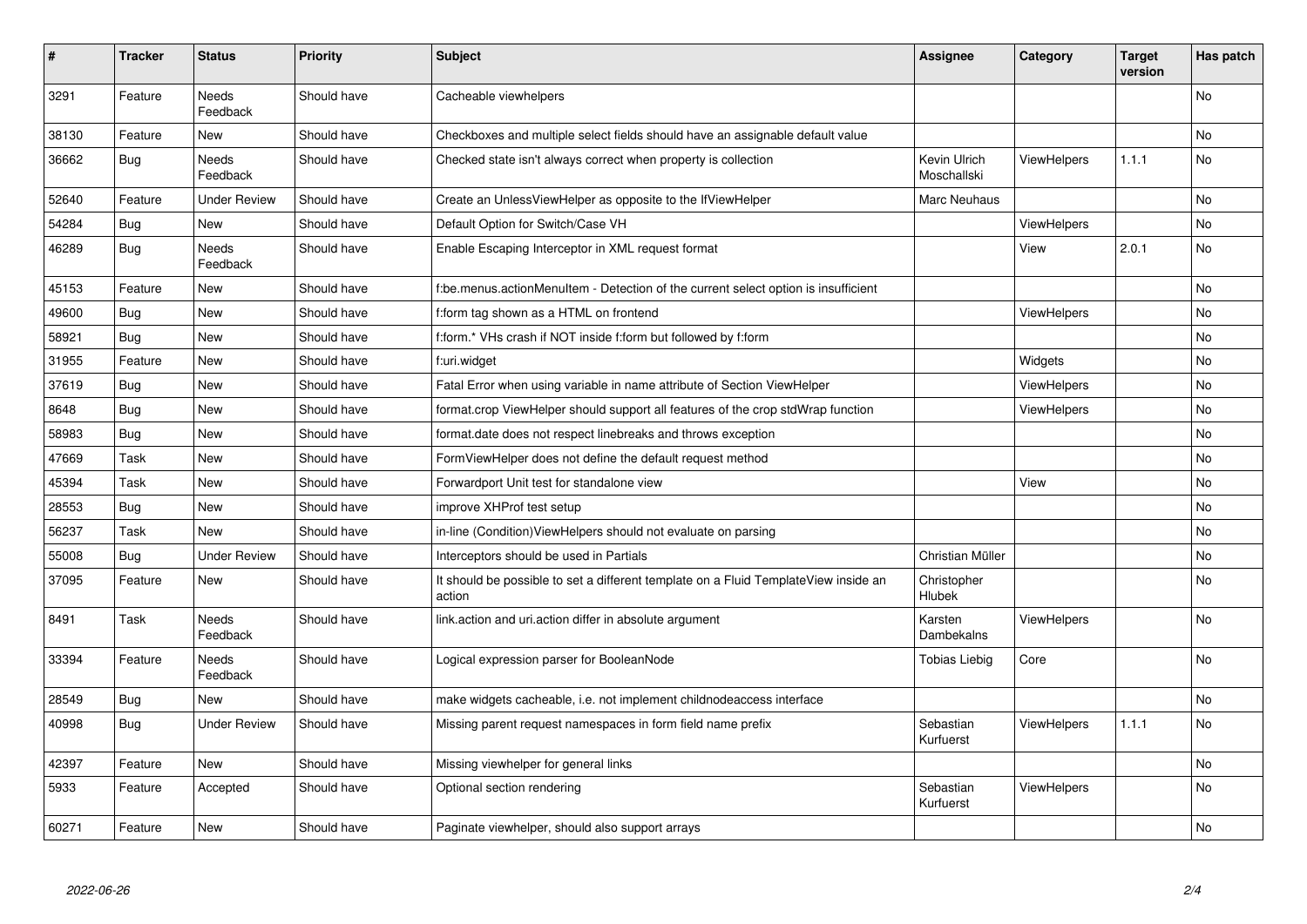| ∦     | <b>Tracker</b> | <b>Status</b>       | <b>Priority</b> | Subject                                                                                                | <b>Assignee</b>             | Category    | <b>Target</b><br>version | Has patch |
|-------|----------------|---------------------|-----------------|--------------------------------------------------------------------------------------------------------|-----------------------------|-------------|--------------------------|-----------|
| 53806 | Bug            | <b>Under Review</b> | Should have     | Paginate widget maximumNumberOfLinks rendering wrong number of links                                   | Bastian<br>Waidelich        | Widgets     |                          | No        |
| 36655 | <b>Bug</b>     | New                 | Should have     | <b>Pagination Links</b>                                                                                |                             | Widgets     |                          | No        |
| 34682 | Bug            | <b>Under Review</b> | Should have     | Radio Button missing checked on validation error                                                       |                             | ViewHelpers |                          | No        |
| 39936 | Feature        | New                 | Should have     | registerTagAttribute should handle default values                                                      |                             | ViewHelpers |                          | No        |
| 42743 | Task           | New                 | Should have     | Remove inline style for hidden form fields                                                             |                             |             |                          | No.       |
| 43071 | Task           | New                 | Should have     | Remove TOKENS for adding fallback teplates in B                                                        |                             |             |                          | No        |
| 43072 | Task           | New                 | Should have     | Remove TOKENS for adding templates fallback in Backporter                                              |                             | View        |                          | No.       |
| 54195 | Task           | New                 | Should have     | Rename and move FormViewHelper's errorClass value, currently 'f3-form-error'                           | Adrian Föder                | ViewHelpers |                          | No        |
| 33215 | Feature        | New                 | Should have     | RFC: Dynamic values in ObjectAccess paths                                                              |                             |             |                          | No        |
| 39990 | Bug            | New                 | Should have     | Same form twice in one template: hidden fields for empty values are only rendered<br>once              |                             | Core        |                          | No        |
| 49756 | Feature        | <b>Under Review</b> | Should have     | Select values by array key in checkbox viewhelper                                                      |                             |             |                          | No        |
| 65424 | Bug            | <b>Under Review</b> | Should have     | SelectViewHelper must respect option(Value Label)Field for arrays                                      |                             | ViewHelpers |                          | No.       |
| 44234 | Bug            | <b>Under Review</b> | Should have     | selectViewHelper's sorting does not respect locale collation                                           |                             | ViewHelpers | 2.1                      | No        |
| 46091 | Task           | Needs<br>Feedback   | Should have     | Show source file name and position on exceptions during parsing                                        |                             |             |                          | No        |
| 52591 | Bug            | New                 | Should have     | The Pagination Widget broken for joined objects                                                        |                             |             |                          | No.       |
| 10911 | Task           | New                 | Should have     | Tx_Fluid_ViewHelpers_Form_AbstractFormViewHelper->renderHiddenIdentityField<br>should be more reliable |                             | ViewHelpers |                          | No        |
| 3481  | Bug            | New                 | Should have     | Use ViewHelperVariableContainer in PostParseFacet                                                      |                             | Core        |                          | No        |
| 51277 | Feature        | <b>New</b>          | Should have     | ViewHelper context should be aware of actual file occurrence                                           |                             |             |                          | No        |
| 47006 | Bug            | <b>Under Review</b> | Should have     | widget identifier are not unique                                                                       |                             |             |                          | No        |
| 52419 | Bug            | New                 | Should have     | Wrong PHPDocs notation for default value inline f:translate viewhelper                                 |                             |             | 2.0                      | No        |
| 50888 | Bug            | <b>Under Review</b> | Should have     | WSOD by changing name of section and if Fluid caches are generated                                     |                             |             |                          | No        |
| 49038 | Bug            | New                 | Must have       | form.select does not select the first item if prependOptionValue is used                               |                             |             |                          | No        |
| 5636  | Task           | <b>Under Review</b> | Must have       | Form_RadioViewHelper and CheckBoxViewHelper miss check for existing object<br>before it is accessed.   |                             |             |                          | No        |
| 59057 | <b>Bug</b>     | <b>Under Review</b> | Must have       | Hidden empty value fields shoud be disabled when related field is disabled                             | <b>Bastian</b><br>Waidelich | ViewHelpers |                          | No        |
| 57885 | Bug            | New                 | Must have       | Inputs are cleared from a second form if the first form produced a vallidation error                   |                             |             |                          | No        |
| 51100 | Feature        | New                 | Must have       | Links with absolute URI should have the option of URI Scheme                                           |                             | ViewHelpers |                          | No        |
| 27607 | Bug            | New                 | Must have       | Make Fluid comparisons work when first element is STRING, second is NULL.                              |                             | Core        |                          | No        |
| 33628 | <b>Bug</b>     | Needs<br>Feedback   | Must have       | Multicheckboxes (multiselect) for Collections don't work                                               | Christian Müller            | ViewHelpers |                          | No        |